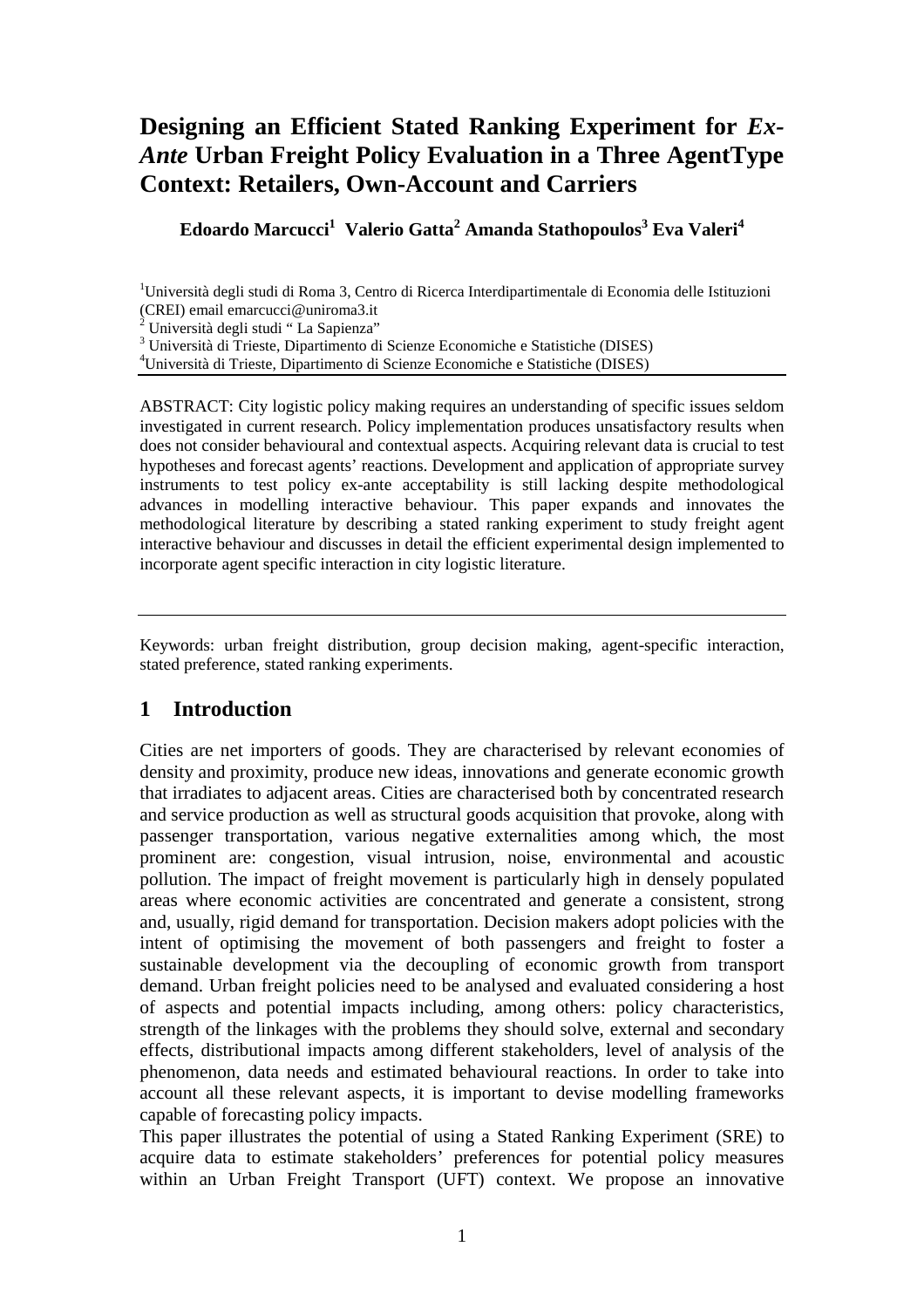methodology to investigate retailers' and carriers' sensitivity to changes in policy packages simultaneously reputed possible, by the local authorities (transport regulators), and acceptable, by the main stakeholders (retailers, own-account<sup>1</sup> and carriers).

The paper describes the definition, development and administration phases of a SRE in a real-life context where effective policy interventions (e.g. access charging, time windows, loading/unloading bays  $(l/u)$ , etc.) are envisaged and evaluated for implementation. The experiment proposed enables the identification and measurement of both overall and agent specific *ex-ante* acceptability of the policy mix to be implemented. UFT policies are deeply intertwined with and influenced by interaction effects among the actors involved. The approach proposed identifies not only effective and efficient measures but also, among these, the subset of potentially acceptable ones, if not by all operators, by the majority of the agent types involved.

The innovative features of the paper relate to the contemporaneous consideration and evaluation of both demand and supply agents instead of, as it is usually done, just studying the two groups as separate phenomena. Under this respect our approach proves complementary to the widely used Freight Quality Partnership<sup>2</sup> (FQP) that apply a descriptive and qualitative approach.

The paper is structured as follows. Section 2 reviews the literature on both agent interaction analysis in the freight sector as well as that of stated preference and experimental design in general. The description of the study context is reported in section 3 while section 4 describes the deployment of the survey. Section 5 concludes and describes future research objectives.

## **2 Literature review**

 $\overline{a}$ 

#### **2.1 Modeling multiple agents in freight: an overview**

Aggregate models are typically used when modelling freight where little attention is paid to the critical role that individual actors play in the decision making process. This approach is characterised by an inherent limitation especially for policy interventions aimed at changing the reference scenario by, altering agents' relative convenience of past actions. This section reports and discusses recent findings drawn from a behavioural approach to freight modelling, in general, and to UFT, in particular. Hensher and Figliozzi (2007) convincingly argue that standard approaches do not account for the complexity of freight movements at different geographical scales thus missing potentially relevant explanations of the current scenario. What is more, new delivery methods (e.g. JIT) and customer driven freight services (e.g. electronic commerce) have rendered UFT more complex, paving the way to highly specialised third-party logistic providers. Behavioural models, a sub-set of disaggregate models (e.g. inventory models and logistic optimisation), explicitly consider stakeholders' utility maximization efforts. In this case one has to unequivocally identify key decision makers to develop a modelling framework adopting an agent-based microsimulation approach capable of describing and forecasting the behaviour of the specific actors involved (Liedtke and Schepperle, 2004). Various authors (Gray, 1982;

<sup>1</sup> By own-account we intend a specific group of retailers that transport with their owned vehicles their goods (the transport activity is ancillary).<br> $^{2}$  EOB has been launched by the LIK Des

FQP has been launched by the UK Department for Transport (DfT) to improve involvement of the main stakeholders in urban freight decision-making (DfT, 2007).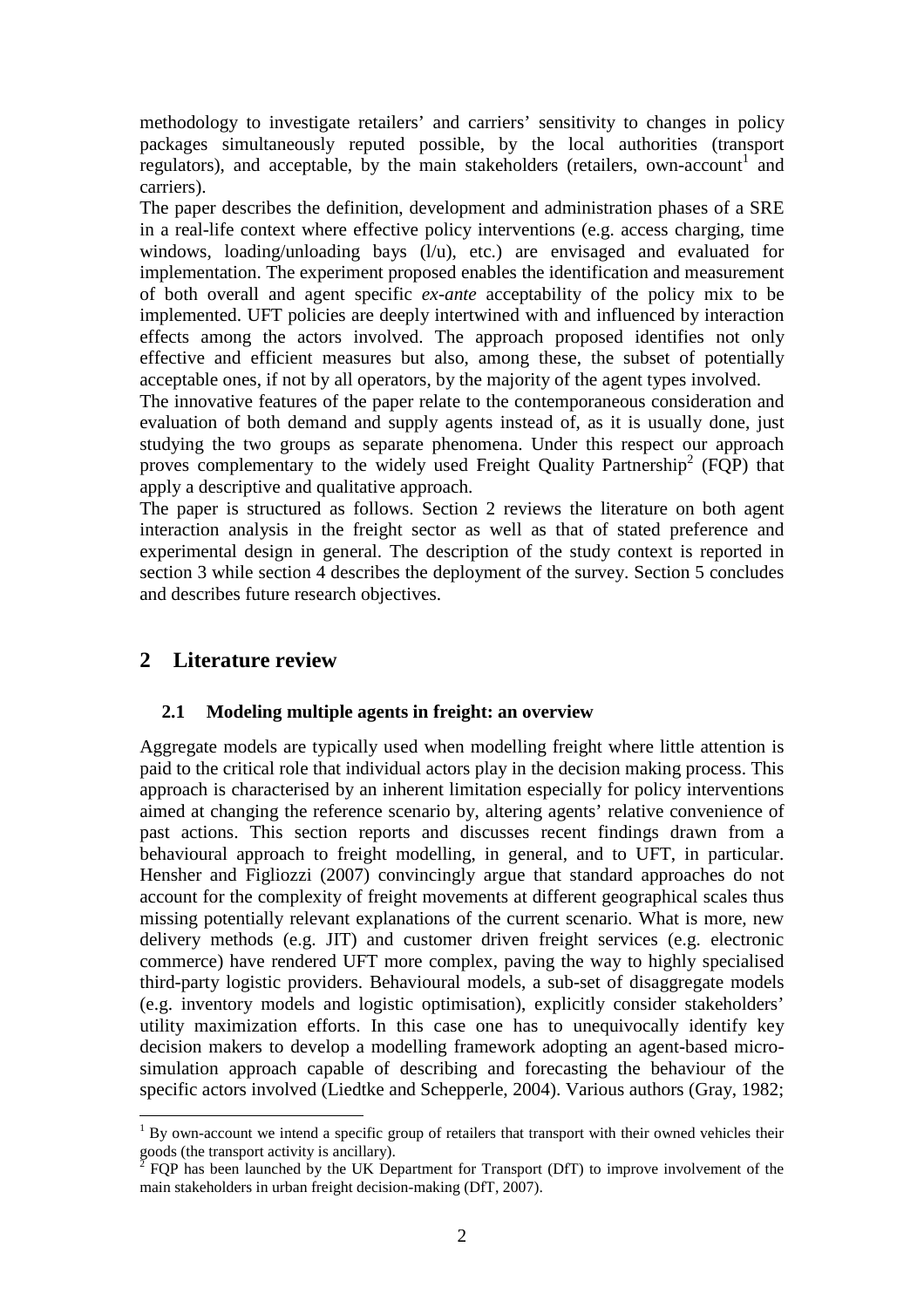Southworth, 2003; Wisetjindawat et al., 2005; de Jong and Ben-Akiva, 2007; Hensher and Figliozzi, 2007; Samimi et al., 2009; Yang et al., 2009; Roorda et al., 2010) consider UFT one of the most appropriate fields of application for developing agentbased micro models. In fact, freight movements are determined by the underlying motivations of the relative convenience of each stakeholder in making a given choice. Structural behavioural analysis represents a substantial improvement with respect to standard modelling techniques. The benefits of explicitly contemplating behavioural aspects in modelling freight, become evident when considering: 1) network and micro-simulation modelling, 2) land use/transport networks with feedback effects, 3) the relevance of physical characteristics of logistics networks. Freight modelling tends not to consider behavioural implications of the policies introduced. Such considerations are fundamental to understand the motivations of freight stakeholders when: 1) reacting to different policy mixes, 2) dealing with specific constraints (e.g. time windows), 3) accounting for incentives (e.g. price rebates for new vehicles), and, in general, 4) interacting with others. Interactions between existing and prospective constraints determined by new policies or reactions to specific strategies or constraints may change when the *Status Quo* (SQ) is altered. For example, policy changes influencing fuel prices, land use patterns and pricing strategies modify the constraints and alter the relative convenience of each option. Puckett and Greaves (2009) argue that it is important to consider jointly both the instruments available to policy makers and the set of attributes influencing freight behaviour to understand the potential impacts that any policy might produce in terms of market outcomes which is exactly what policy makers should/would like to know *ex-ante* before implementing a policy. It is important to identify incentives/disincentives with a relevant impact and quantify their impact on the reference scenario before applying them in a real-life context. To do so one has to pinpoint the type of decision makers involved, discover under which constraints they operate, understand how they interact, and figure out on which set of freight service attributes they finally negotiate and interact.

Some new and interesting approaches have been developed recently to tackle the issues raised in this section. The most prominent promoters of Inter Active Choice Experiments (IACE) are Brewer and Hensher (2000), applying the IACE framework to telecommuting, and Puckett and Hensher (2006, 2008) applying it to freight. Usually, both financial and sample size considerations render this approach difficult to implement for real-life applications. Only a limited number of buyers of road freight transport services or transport providers are usually willing to partake in this type of study and hence it is difficult to guarantee a sufficient participation to obtain statistically reliable parameter estimates<sup>3</sup>. The approach we present tries to contribute to this relevant and daunting question.

#### **2.2 Experimental design: an overview**

 $\overline{a}$ 

Stated Choice (SC) experiments have a long standing in applied research. One can trace the first contributions to the works of Louviere and Woodworth (1983) and Louviere and Hensher (1983). A choice experiment aims at acquiring data to generate reliable and useful estimates of parameters of interest. Depending on the research question, one may adopt a different response format among: choice, ranking or rating.

<sup>3</sup> Hensher and Puckett (2008) have provided a solution to this issue by developing Minimum Information Group Inference (MIGI), a less data demanding methodology even if equally capable of producing relevant results. Their research indicates the critical areas where specific efforts are needed to gain a better understanding of UFT related decision making.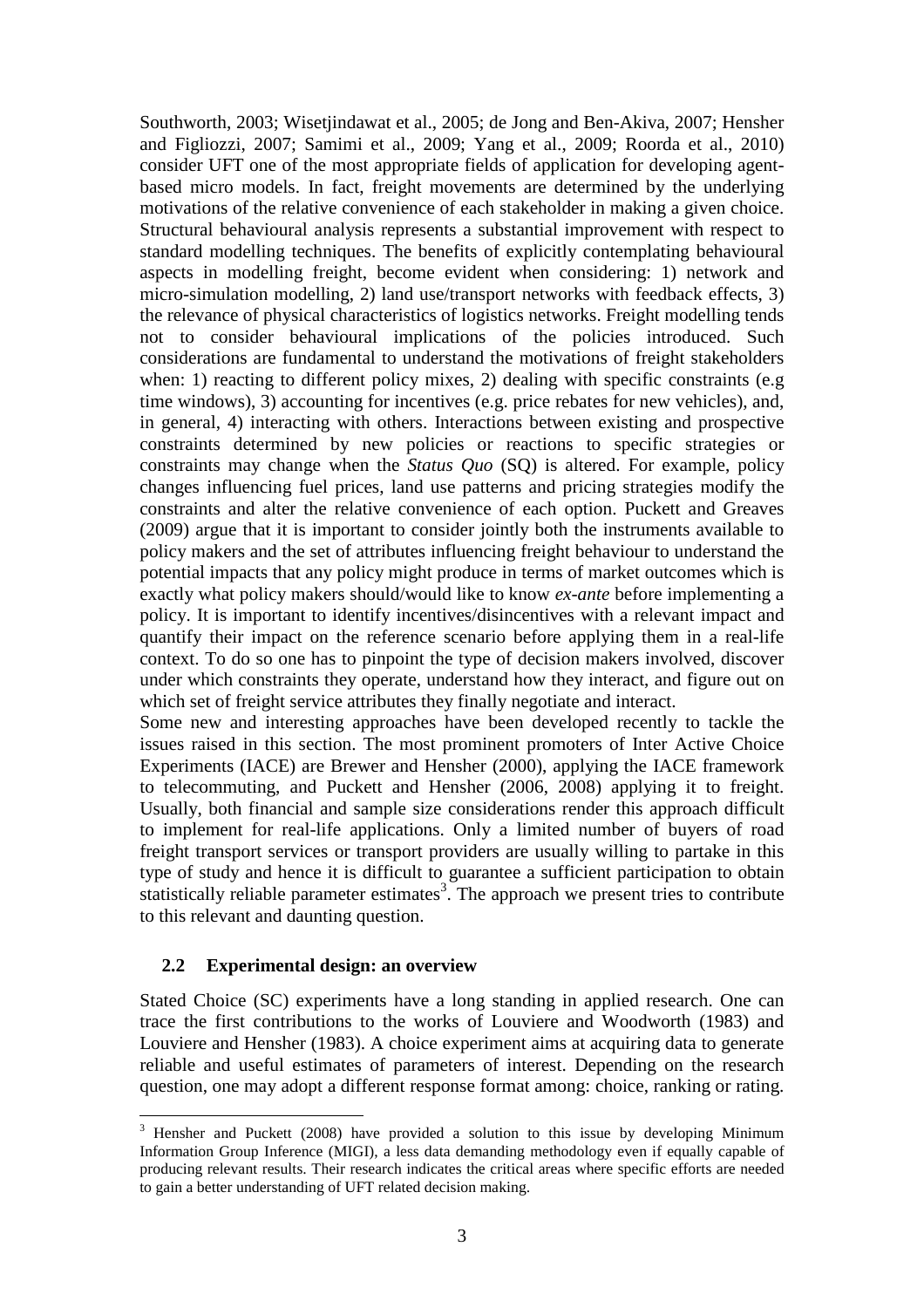The response format impacts on data analysis (Johnson and Desvousges, 1997; Ortúzar and Garrido, 1994; Crask and Fox, 1987; Louviere, 1988, 1992; Aaker and Day, 1990) and on the reliability of the responses obtained.

Estimation of statistically significant parameters, especially when, due either to financial constraints or lack of participation, small samples are used -- as is typical in empirical research--, may be aided (impaired) by a good (poor) experimental design. The choice of an experimental design is relevant for the research conclusions reached. An experimental design is, *de facto*, a matrix of values containing the levels of the attributes that will constitute the SC survey. The analyst needs to optimize the allocation of attribute levels to a design matrix given his research goals. Historically, the most common strategy has been to ensure that attribute levels are uncorrelated or orthogonal (Louviere et al., 2000). However, more recently, efficient designs, an alternative and innovative approach, have been developed by numerous researchers (Huber and Zwerina, 1996; Kanninen, 2002; Kessels et al., 2006; Sándor and Wedel, 2001, 2002, 2005, Ferrini and Scarpa, 2007). An efficient design considers orthogonality in design attributes not to be desirable since discrete choice models (e.g. MNL, MNP) using SC data, are not linear and do not require zero correlation between the attributes of the design.

Huber and Zwerina (1996) were the first to link SC statistical properties to the econometric models. The authors demonstrate that the asymptotic standard errors of the parameter estimates can be reduced by relaxing the SC orthogonality condition. When constructing an efficient design it is easier to define, evaluate and consider a single value instead of assessing the whole Asymptotic Variance Covariance (AVC) matrix and various analysts have proposed different efficiency measures (e.g. defficiency, a-efficiency) to express the desirability of the design obtained.

## **3 The study context: the roman freight limited traffic zone**

The formal institution of a Limited Traffic Zone (LTZ) in Rome's historical centre dates back to the late eighties when a 5  $km^2$  area was restricted to non-resident vehicles. The bans on traffic apply to passenger and freight vehicles alike. The current 4 km<sup>2</sup> area in the historical centre, focus of this study, is characterised by a specific legislation where only Euro 1 and later vehicles are allowed to enter the LTZ with free access awarded only to residents while other agents (e.g. retailers and freight carriers) pay an access fee. The scheme operates during daytime hours (passenger cars: 06.30–18.00 Monday to Friday and 14.00–18.00 on Saturday). Passenger and freight LTZ largely overlaps where the latter is aimed at goods vehicles and operates between 10.00–14.00 and 16.00–20.00. The yearly permit costs 565  $\epsilon$  per number plate. The system is based on cameras and optical character recognition software. Specific time windows apply for access and parking of freight vehicles. Nonetheless, a wide range of exemptions applies to freight operators. A synthetic summary of the regulatory regime in place is reported in the Appendix.

Indeed, the regulation is essentially designed to foster the use of third account operations while discouraging lengthy parking of own-account vehicles given the shortage of on-street parking. Time windows are not systematically enforced. The scheme, due to the many exceptions, cannot be considered to be specifically aimed at reducing congestion nor can it be classified as a pure environmental low emission zone (LEZ) since vehicle emissions standards are not currently part of the scheme.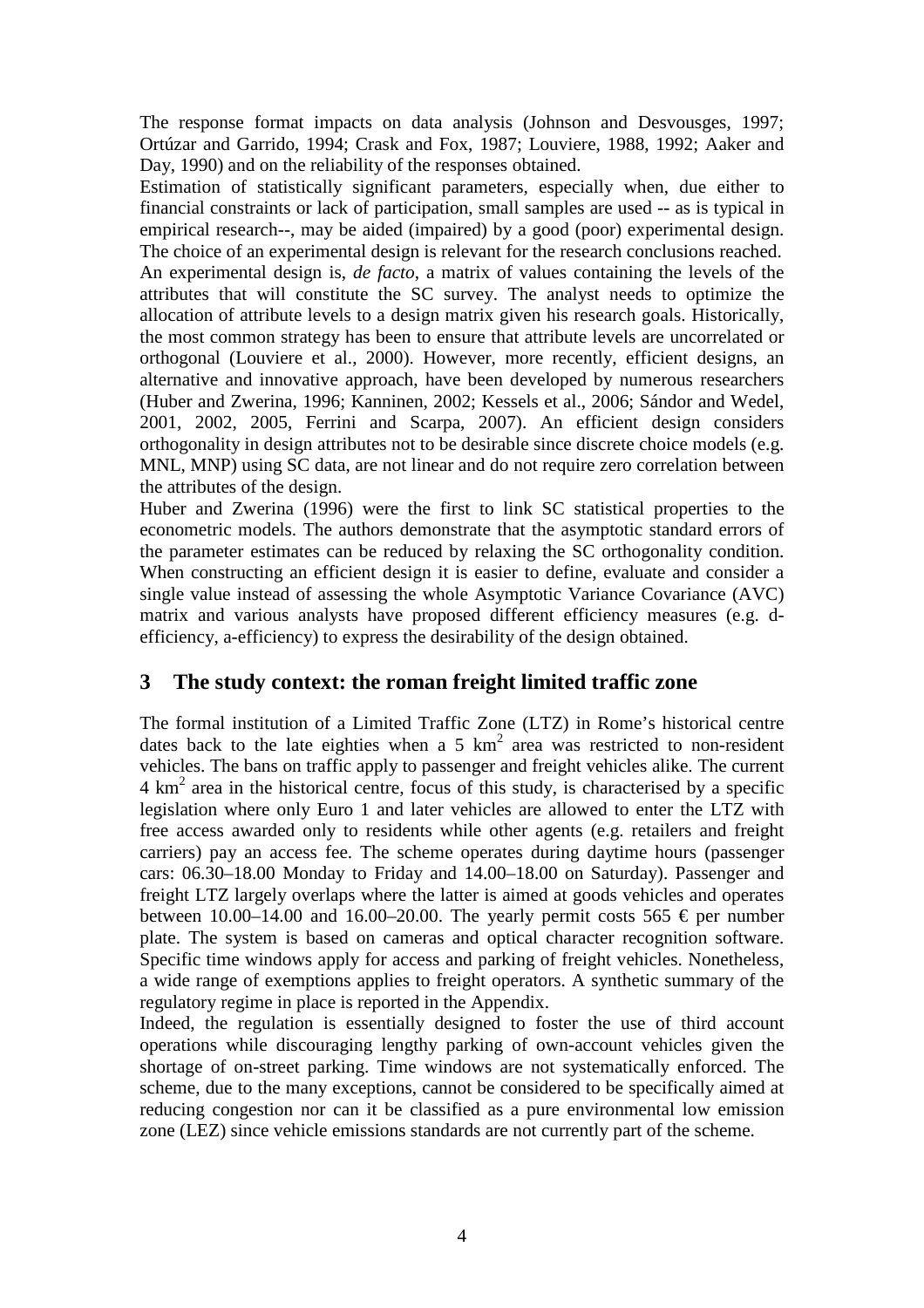# **4 Development of the survey instrument**

Receivers, carriers and forwarders are, traditionally, considered as essential stakeholders in urban freight logistic system analysis (Ogden, 1992). The current SRE concentrates on representing three main supply chain agents: carriers, retailers and own-account operators. The first two are well identified in the literature while previous stakeholder consultations suggest considering own-account operators as well (Stathopoulos et al. 2011).

First of all one has to define, select, develop and customize the attributes to include in the SRE. Here we start by illustrating how we moved from the stakeholder consultation to attribute definition while highlighting and motivating which specific attributes were included in the final questionnaire design. Indeed, the level of joint policy ex-ante acceptability was the main criterion for attribute inclusion. Subsequently, we report how each attribute was defined, structured in levels and ranges and progressively differentiated by agent type to account for real-world agent type specific constraints and preferences. The attribute selection drew on results deriving from stakeholder surveys. The following sections overview the attributes included, describe their characterization and motivates our choices in the following steps.

## **4.1 Attributes included in the SRE**

Each alternative in the SRE is described by a set of attributes that can take several levels to describe ranges of variation when the alternatives are presented to the respondents.

The attributes used in the experiment were derived from three main sources, namely; a) literature survey; b) previous quantitative studies on city freight distribution in Rome; c) focus group meetings with relevant expert stakeholders.

We performed an extensive review of the current *city logistics* literature with an agent-based perspective to identify a set of potentially conflicting policy components when viewed from each of the different agent type perspectives. For instance, nighttime deliveries were considered efficiency enhancing by carriers but reputed a mere increase in costs by retailers.

Reviewing previous quantitative studies on city logistics in Rome (STA, 2001; Filippi and Campagna, 2008) and considering the expert stakeholder surveys helped selecting the attributes for the SRE. An important phase of the expert surveys $4$  focused on defining the policies considered most appropriate to mitigate the identified UFT problems (Stathopoulos et al. 2011).

Subsequently the results were evaluated according to various criteria to ensure an appropriate attribute selection. The criteria applied were: saliency, shared support and plausibility with respect to changes of the current scenario.

Volvo REPORT (2010) provides a detailed overview of the link between the stakeholder survey results and the attributes used in the SRE. To incorporate the degree of shared support, as a pre-condition for attribute inclusion, it is necessary to look at agent-specific support for policies. Agents were, on the whole, reluctant to propose the use of time windows considered a delicate instrument. Indeed, city access

 $\overline{a}$ <sup>4</sup> The results presented here are part of a greater study, VOLVO REPORT - Volvo Research and Educational Foundation (2010) (project SP-2007-50 - Innovative solutions to freight distribution in the complex large urban area of Rome) where specific attention was paid to attribute definition.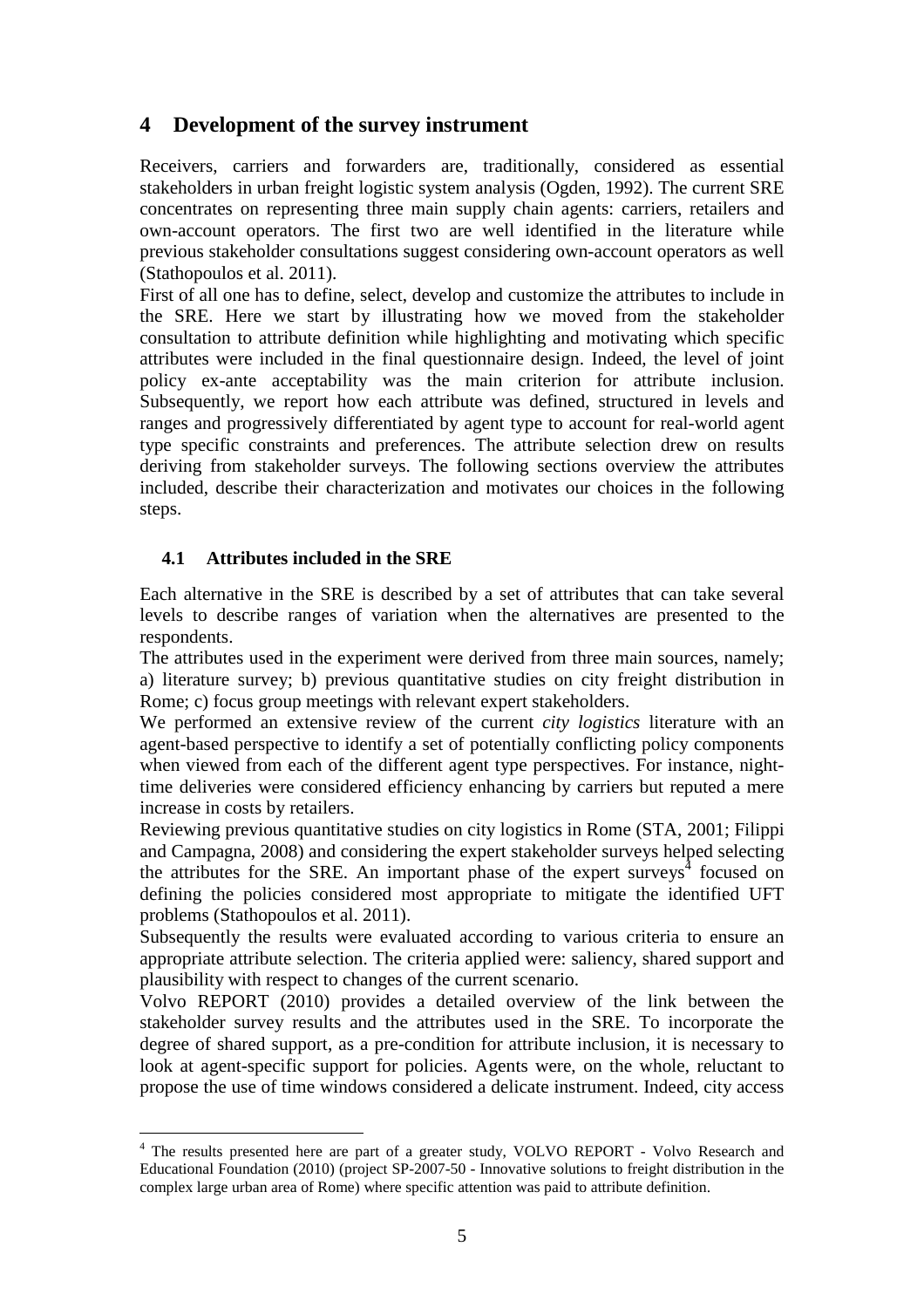time and delivery time restrictions appear to be a core issue behind disagreement among different agent types.

The rationale for the attribute-selection is that a high level of shared support should facilitate the introduction and persistence of a policy (Stathopoulos et al. 2011). Notably there is a strong and mutual support for the eco-vehicle incentive, information provision and number of l/u bays. On the other hand, policies sustained by a single agent type alone (e.g tradable permits, time windows) run the risk of not gaining the necessary support needed for a successful implementation in a real-life context.

Out of the twelve policies, based on the criteria of relevance and acceptability, six attributes were selected to undergo pilot testing with real operators, namely: 1) number of  $1/u$  bays; 2) probability to find  $1/u$  bays free; 3) time windows; 4) exemption from time windows; 5) entrance fees; 6) exemptions from entrance fees.

Each of these six attributes has been on the political agenda for a long period and all were perceived as realistic measures to include in future policy mixes.

In what follows we discuss in detail the definition and refinement of each attribute.

## *Loading/unloading bays*

L/u bays availability and management was one of the most discussed issues in the focus groups. The main challenge revolved around the definition of the attribute. Critical aspects concerned some attribute dimensions that interviewees considered relevant during the stakeholder meetings. For instance, both the number of bays and their availability were deemed important. Earlier studies in Rome (STA, 1999), testify that both these features are indeed important for operators and, therefore, it was decided to report both these characteristics in the SRE. Although the construction of additional l/u bays has been on the political agenda for decades, the proposals have never been realized. This means that the number of l/u bays in the LTZ is fixed at the restrictive number of 400.

## *Probability to find l/u bays available*

Related to the number of  $1/u$  bays, the probability of finding them available was also included. Evidence from stakeholder meetings and a pilot study both indicated that some agents were not so much interested in the number of bays but rather in the probability of finding them available for l/u operations. Policies proposed for implementation foresee the increase of controls to guarantee a correct occupation and high rotation of vehicles using the bays. The focus on the probability suggests operators concentrate on policy outcomes rather than on the instruments used especially since there are alternative methods to contrast illegal or improper use. The desired outcome was to increase the probability of finding the bays free and this also emerged as the most appropriate attribute definition. We identified the probability of finding the bays available, realizing an empirical survey in a section of Rome's LTZ, to be about 10%. The attribute was formulated as a probability percentage to avoid the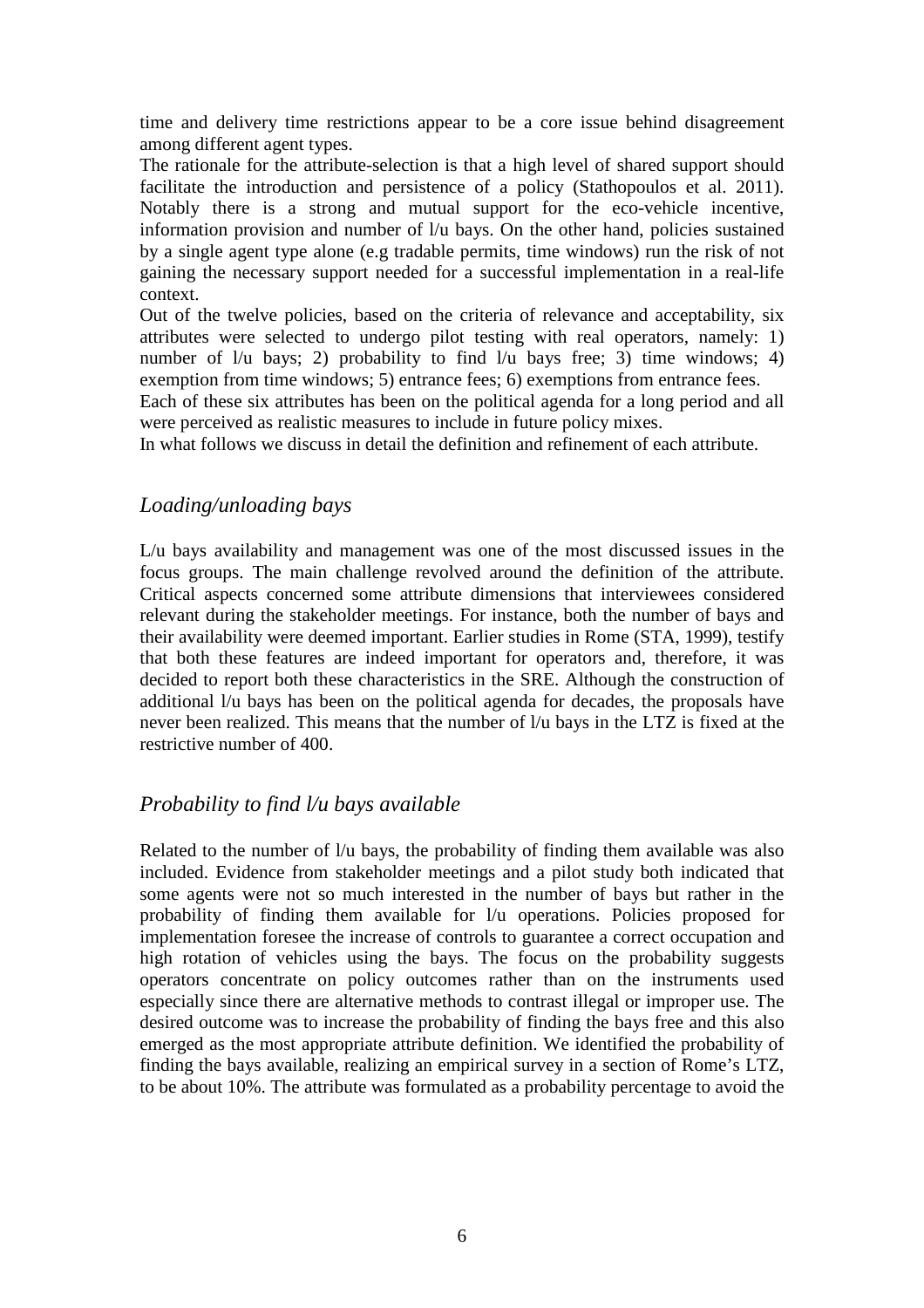issue of an unequal distribution of bays and freight activity among different areas potentially generating disparity among agents' perceptions<sup>5</sup>.

Distinguishing between the number of bays and the probability of finding the bays free allows several modelling options in the estimation phase. Indeed, one can test the fit of models with the two attributes kept separate or interacted, if that corresponds to the prevalent way respondents consider and evaluate the attributes.

## *Time windows*

The importance of time window regulations is unanimously recognised. However, this policy purports a series of important difficulties in its characterization pertaining both to its definition and representation. In fact, the attribute could both be described in terms of: 1) number of open vs. closed hours, or 2) distribution of specific opening or closing hours during the day. The possible definitions and configurations provide the respondent different information on which to compare alternative policy options. The design and refinement of this attribute was carried out in several stages, described in the following: 1) identify the most desired hours for freight delivery; 2) define different variations on the *SQ* which could easily be interpreted by the researcher (e.g. number of hours and their distribution over the day); 3) represent these scenarios to respondents; 4) test the comprehension of the scenarios and their desirability in a pilot study; 5) re-define the attribute in view of pilot study results. Five different scenarios, varying both the number of hours and their distribution according to desirability, were the first set of representation devised.

## *Entrance fees*

 $\overline{a}$ 

A price attribute is usually included when creating a choice or ranking experiment to calculate implicit prices. The importance of the entrance fee was confirmed during the discussions with stakeholders. Carriers were particularly sensitive since they are directly influenced. This attribute was very much considered especially due to the large increases in recent years. In fact, the annual fee shifted from  $35 \in \text{euro to } 565 \in$ for each number plate. The attribute was represented as upward and downward variations from the SQ, calculated as percentage increases/decreases.

## **4.2 Agent specific SRE**

Respondent-type differentiations of the SRE were necessary after the piloting with operators and also to get the most out of the efficient design strategy adopted.

The main agent type diversification is the inclusion of the time window attribute only for own-account operators due to an anchoring affect around the SQ condition. Indeed, only own-account operators are *de facto* facing time window restrictions since carriers, operating as third account, can access the LTZ at all times. The SRE choice set consisted of three policy options always including the SQ alternative. Agents were asked to rank policy bundles according to their preferences and were solicited to indicate whether a policy was considered unacceptable thus not part of their ordering.

<sup>&</sup>lt;sup>5</sup> Defining an attribute in probabilistic terms may provoke an excessive cognitive burden for respondents, but was a necessary condition to ensure a general interpretation of the perceptions of this complex issue.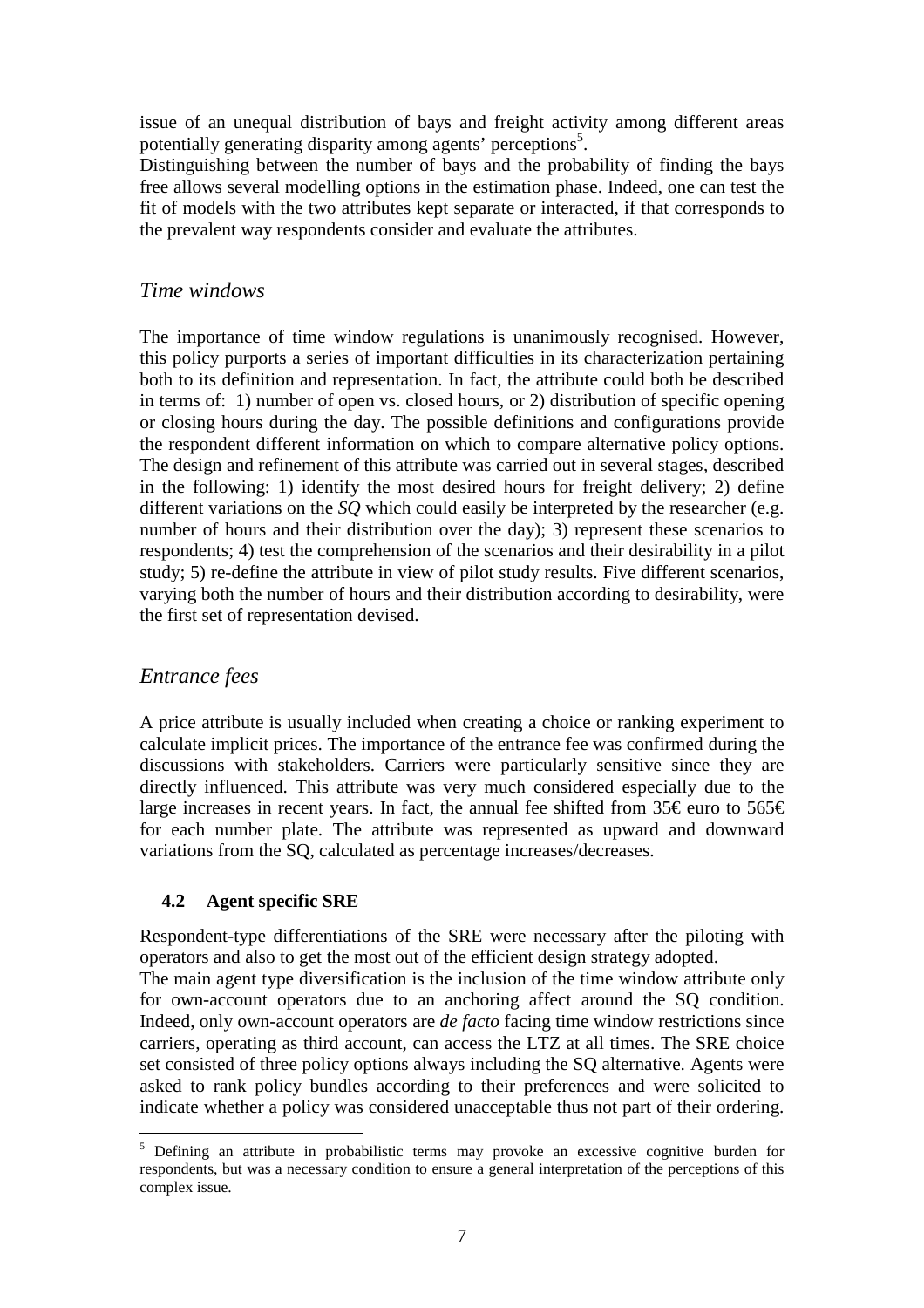Respondents were also asked, for each choice task, to rank the exact same alternatives according to their best guess of their "typical" commercial partner's preferences. This requires respondents to state, to the best of their knowledge, the ranking of their freight partners and whether any of the alternatives would be considered unacceptable by their partners. Table 1 reports an example of a SRE task.

|                                                                             | Policy 1   | Policy 2  | <b>Status Quo</b> |
|-----------------------------------------------------------------------------|------------|-----------|-------------------|
| Loading/Unloading bays                                                      | 400        | 800       | 400               |
| Probability to find L/U bays free                                           | 20%        | 10%       | 10%               |
| Entrance fee                                                                | $1000 \in$ | $200 \in$ | $600 \in$         |
| Own policy ranking                                                          |            |           |                   |
| Which ranking of the policies, in your view, would<br>your partner provide? |            |           |                   |

Table 1 - Example of a ranking task

After selecting the attributes to include in the SRE, the next important step is to determine the appropriate levels and ranges for each attribute.

The levels that characterize the attributes should ideally be both plausible and policy relevant, although a choice experiment may also test currently unavailable, but possible, alternatives (e.g. a new mobility control policy). In defining the levels it is important to consider their number, how they are spaced among them and their overall range of variation. The attributes, levels, distribution and range are illustrated in Table 2.

| <b>Attribute</b>                 | levels | Number of Level and range of attribute<br>(Status Quo underscored)                                                                    |
|----------------------------------|--------|---------------------------------------------------------------------------------------------------------------------------------------|
| Loading/unloading<br>bays:       | 3      | 400, 800, 1200                                                                                                                        |
| Probability to find l/u<br>bays: | 3      | 10\%, 20\%, 30\%                                                                                                                      |
| Time windows:                    | 3      | OPEN from 18:00 to 08:00 e from 14:00 to 16:00;<br>OPEN from 20:00 to 10:00 e from 14:00 to 16:00;<br><b>OPEN</b> from 04:00 to 20:00 |
| Fees:                            | 5      | 200€, 400€, 60€, 800€, 1000€                                                                                                          |

Table 2 - Attribute levels and ranges used in the SRE

The first issue is to determine the number of levels to include and analyse the implications for subsequent estimation. For instance a two-level attribute only allows for the estimation of linear effects. Yet, the indirect utility function of an attribute may exhibit non-linear effects and for this reason it is often more informative to include more than two levels to describe an attribute, when appropriate, and to allow for the estimation of non-linearities in the utility.

A second issue is how to distribute the levels. The literature recommends that levels be evenly spaced to aid interpretation of the coefficients. What is more, if levels are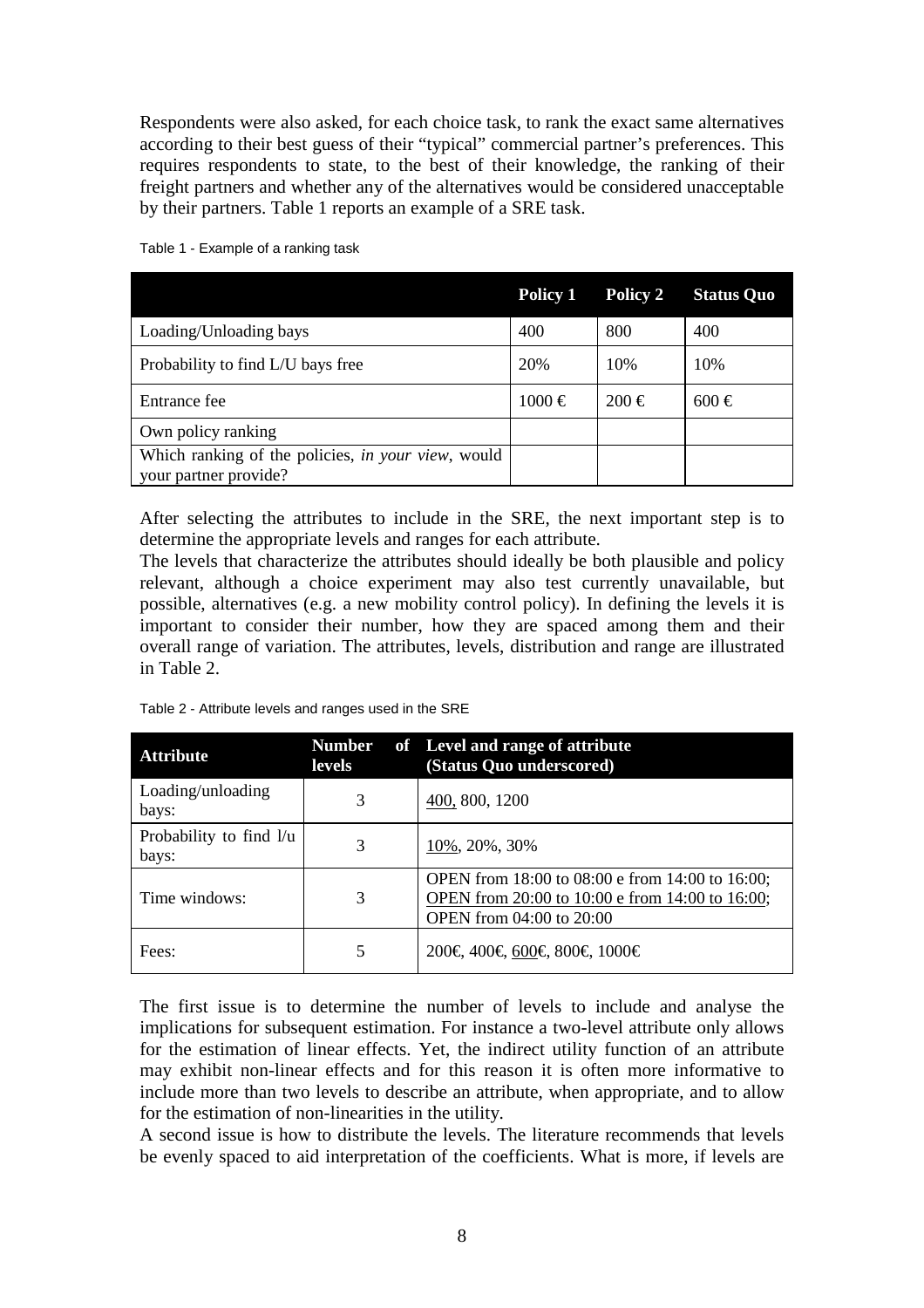also symmetrical with respect to the *SQ*, this allows for the control of asymmetrical effects related to gains and losses.

The ranges of the levels are of particular importance. Indeed, a sufficiently wide range of levels should be used to avoid respondents ignoring the attribute due to a lack of variation. The level range is particularly important for the price attribute which is used to calculate implicit prices of other attributes using willingness to pay (WTP) estimates. Moreover, the payment vehicle should be chosen to match the empirical setting.

As may be observed in Table 2 all attributes are characterized by at least three levels. This allows for controls for non-linear effects as explained above. Such effects are of great importance in particular when considering reactions to policies since there might be large effects on well-being derived from specific levels.

Joint stakeholder meetings were an important source of information concerning the attribute distribution and range. On this occasion the six selected attributes were presented and agents asked to provide indications of ranges. Typical questions posed were: "*What is the minimum increase in the number of l/u bays you would consider necessary?"* for each attribute. Based on the ranges provided by the stakeholders a maximum increase for each attribute was defined for the two l/u bays and the fees. For the time windows, instead, stakeholders were asked to suggest two alternative scenarios to the current one: the first representing a minimum increase desirable for operators of freight distribution and the second defining a maximum sustainable reduction concerning the number of hours of access to the LTZ. Moreover, a meeting with local policy makers, responsible for promoting and planning changes to the LTZ regulations, was organized. In these meetings both the feasibility of fee increases and the likely construction of l/u bays were discussed. Based on opinions expressed during stakeholders meeting, these attributes were further redefined to achieve realism and properly mirror plausible policy changes.

Drawing on these results the minimum and maximum points of the attribute ranges were defined. For the  $1/u$  bay attributes the minimum coincides with the current situation. Instead the range is extended to reflect the stakeholder opinions and the three levels are then equally distributed implying that the policy scenarios only proposed an increase with reference to the *SQ* levels. The time window attribute was reduced from five to three levels due to its complexity. Great effort was dedicated to define one improved and one deteriorated level for the time window attribute. Due to the qualitative nature of the attribute it was not possible to ensure that the levels were evenly spaced. Lastly, the entrance fee attribute was defined to vary in both directions with respect to the *SQ* level of approximately 600€. Since past policy changes have been quite abrupt, the attribute proposed for the SRE had a wide range of variation going from 200€ to 1.000€. The quantitative nature made it a simple task to ensure that the levels were both symmetrical and evenly spaced over the five levels.

## **5 Efficient design strategy and motivation**

## **5.1 Overview**

In experimental research applications the attributes and levels of a design are defined in advance on the basis of personal judgement and prior findings, and choice sets are generated by a randomized procedure (Louviere, 1988). The current study instead is based on sequential efficient experimental design theory.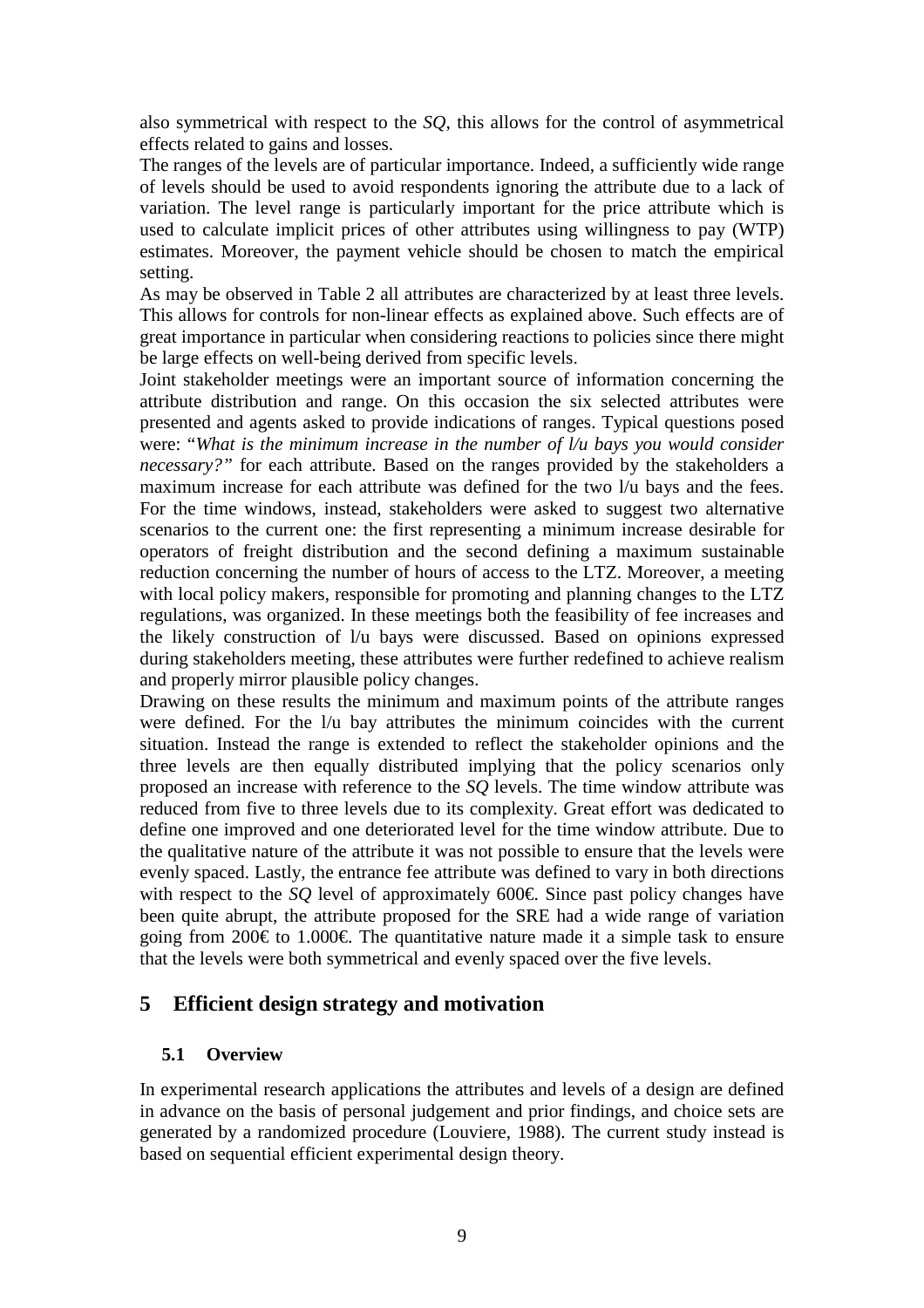The survey context, characterized by difficulty in performing interviews due to privacy concerns and general scarce interest to participate on behalf of the operators taken together with the high cost of *face-to-face* interviews lead us to use an efficient design strategy. Moreover, the lack of prior information concerning the sensitivities of single agent types induced us to apply a gradual approach with progressive refinement of the experimental design across several so-called waves. This means there is an evolution of the design, which is upgraded in several, waves, where each wave incorporates findings from previous interviews. The following sub-sections give a detailed overview of the design criteria used in each stage along with a rationale for decisions made, summarising the main aspects of the efficient design strategy among waves in Table 3.

#### **5.2 Pilot**

The novelty of the selected attributes and the lack of any previous study to rely on in the definition of the sign and dimension of the coefficients lead us to test three different design approaches (all developed in Ngene  $1.02^6$ ).

First, a d-efficient design with assumptions on the coefficient signs was tested. Due to the low precision of the priors, characterised by large standard deviations of the coefficients, it proved impossible to make the design converge based on the limited sample size planned for the first wave of interviews. Secondly, an orthogonal design was tested where each attribute is perfectly uncorrelated with every other attribute (Louviere Woodworth, 1983). It proved impossible to generate such a design using only 9 tasks and it was considered inconvenient to work with blocks given the small sample-size foreseen for the pilot. In third place, we tested a fractional factorial design where a subset of the possible level combinations appears in the design. Given that six attributes were present in the initial design, the number of combinations of the design would be equal to  $2^5 \times 2^3 \times 2^2 = 1,024$ . No differentiation of the design according to agent types – own-account retailers, third account retailers and carriers – was carried out due to the lack of prior information regarding differences in utility among these. Drawing on Multinominal Logit choice-models estimated using data from the pilot sample we were subsequently able to delineate the first efficient design with priors.

#### **5.3 First wave efficient design**

 $\overline{a}$ 

For the first wave efficient design some important novelties were incorporated. Based on the estimates from the pilot study interviews it was possible to obtain indications of the magnitude and sign of each attribute coefficient leading to differentiations in the SRE design properties. A first layer of differentiation concerns the attributes used to characterize the utility function of the three agents considered. Some of the attributes originally tested were eliminated following the pilot and, for the four selected attributes, agent-specific considerations were introduced. The time windows attribute was, in fact, used only for own-account operators since they represent the only group subject to the policy in the current regulatory framework. Table 3 describes the complete utility functions used in the experimental design, attribute by attribute, for each wave and agent type. This includes assumptions on prior Bayesian

<sup>6</sup> ChoiceMetrics Pty Ltd, http://www.choice-metrics.com/index.html.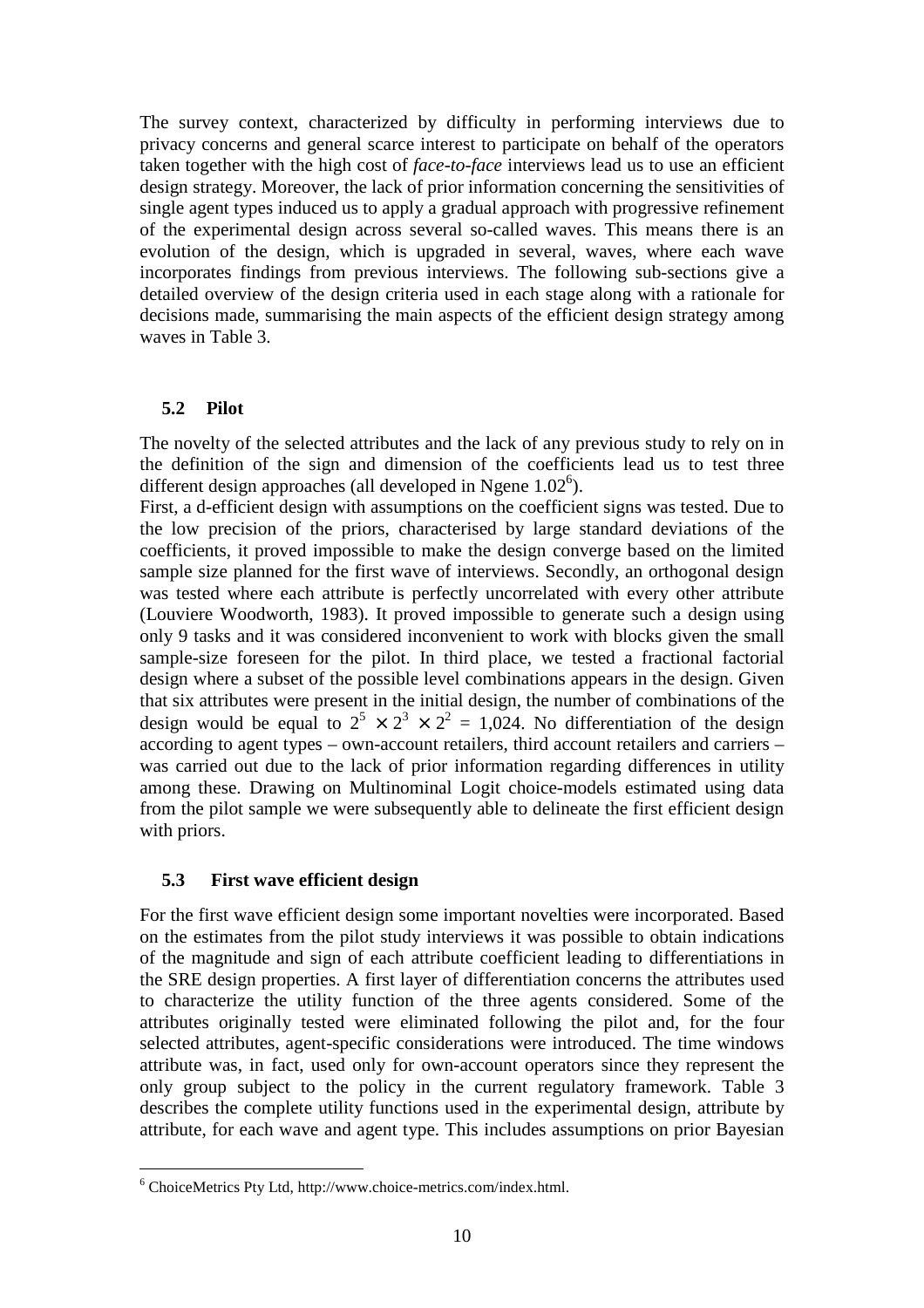mean estimates and standard deviations, distributional assumptions and presence of non-linearities.

Concerning the first wave, due to the lack of statistical difference in the taste parameters between carriers and retailers, identical priors were used for these operators. As can be observed in Table 3 linear effects were hypothesized for each attribute (the annual entrance fee, number of l/u bays and probability of finding bays available). Bayesian priors were used to reflect uncertainty in the estimation of parameters and the degree of uncertainty was reflected in the spread of their respective probability distribution. Parameter distributions were assumed normal  $\beta_{attribute} \sim N(\mu_{attribute}, \sigma_{attribute}^2)$  to reflect the wide distribution of preferences around the mean.

Instead, the own-account operators were treated in a separate manner, both in terms of their utility function (additionally containing the time-window attribute) and the Bayesian priors imposed for each attribute. Due to the qualitative nature of the timewindow attribute, characterized by three descriptive levels, this was effects-coded<sup>7</sup>. Thereby n-1 levels needed to be specified with a relative prior for each of them. In our case, due to the small sample size in the pilot, these were simply fixed to be negative for the lowest attribute level, positive for the intermediate with the most favourable level omitted for identification, e.g.  $\frac{1}{2}$ jime.effects[(u,-1,0)|(u,0,1)]\*time[0,1,2] $\mathbb{R}$ .

In each case, to select the final design, we applied the widely used d-efficiency criterion, based on calculating the determinant of the AVC matrix along with aefficiency, taking the trace of the AVC matrix, thereby looking only at the variances and not at covariances. The criterion of level balance, where each attribute appears equally often, was respected for the three-level attributes but not for the entrance fee given the use of 9 choice sets. During the design process, we controlled for utility balance to ensure options in each choice set had similar probabilities of being chosen. Finally, an important rationality test was included to control respondent consistency, where one task was duplicated.

Based on the data collected at this stage additional models were estimated, including controls for non-linear effects, to guide the ensuing design choices.

## **5.4 Second wave efficient design**

The second wave should ideally confirm and solidify the coefficient estimates derived from the previous wave in view of the final and most comprehensive one. Guided by the estimation results from wave 1 non-linearities were included in attribute level effects for the entrance fee. Another important innovation was the definition of agentspecific priors. To illustrate this, for the case of the retailer, the non-linear sensitivity for the yearly entrance fee was written as follows: tar.effects[(u,0.8,1.1)|(u,0.5,0.8)|(u,0.01,0.4)|(u,-0.9,-0.5)]\*Tar[1,2,3,4,5] where the last level corresponding to a uniform distribution  $\mu$ , 0.8, 1.2) was omitted. The specification reflects the large drop in utility when reaching the levels above the SQ fee, causing significant non-linearity compared to the positive utility in the lower ranges. As a comparison, the same attribute for the carrier was given a quite different definition, where the lowest levels (e.g. 200€ and 400€) were not statistically different and were given the same prior. Overall, compared to the retailer, the sensitivities are marked by a notably wider range of variation. This observation again underscores the importance

 $\overline{a}$  $<sup>7</sup>$  An advantage of effects coding over dummy coding is that it avoids correlation with the baseline</sup> estimate.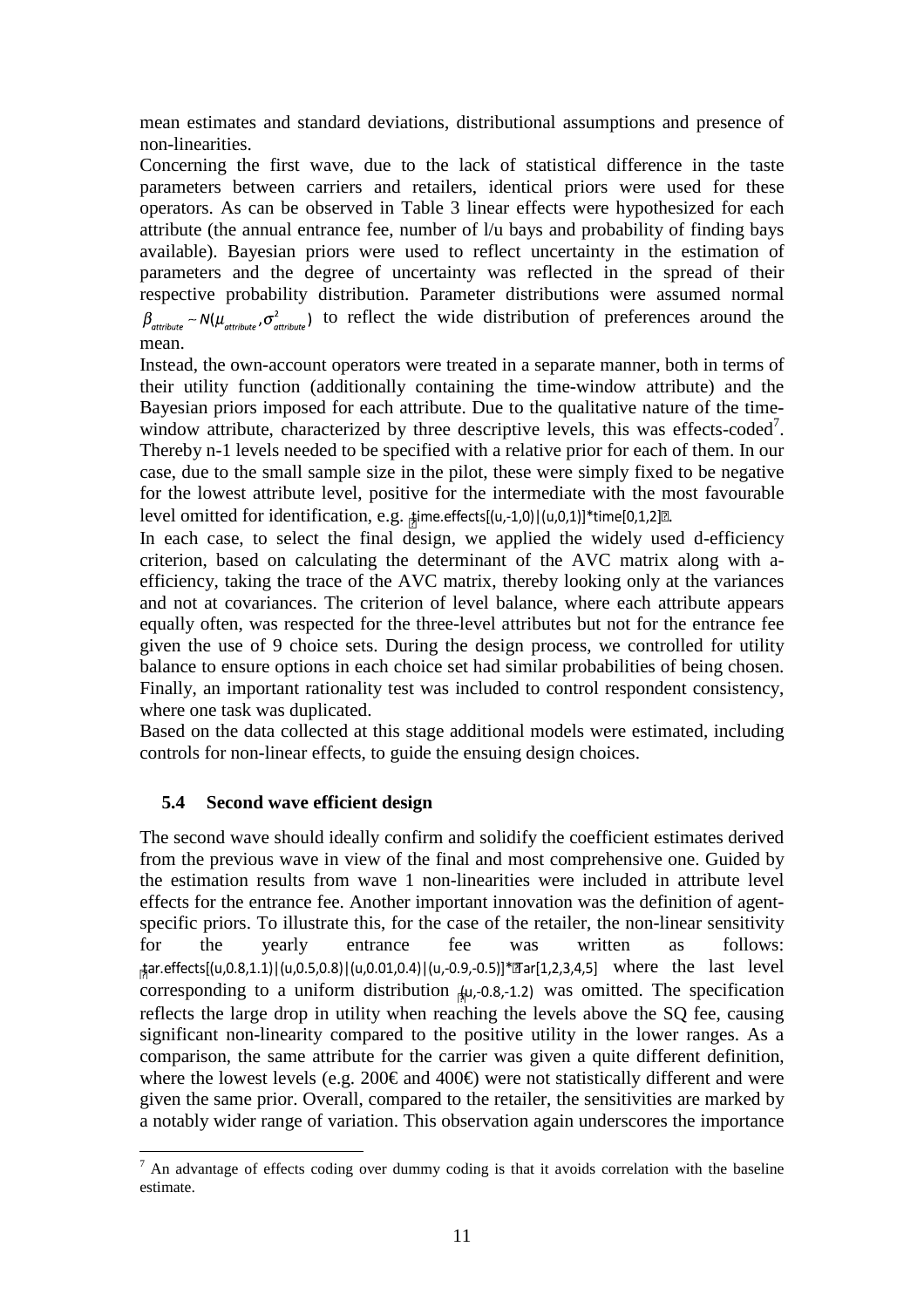of performing separate analysis by agent types and to progressively refine the characterization of the utility structure of different operators.

For own-account, even though the underlying utility specification did not change, there were some important evolutions in the Bayesian priors used. In each of the linear variables, there was a shift from normal to uniform distributions on parameters, to reflect the more consistent findings and avoid any outlying sensitivities. Moreover, while the range of standard deviations remained similar for fare and for the  $1/u$  bay probability, there was a marked narrowing of the prior range for the number of bays (e.g. from <sub>刚</sub>iaz[(n,හ.554,0.5)]한[Piaz[1,2,3] to <sub>|</sub>@iaz[u,0.1,0.3][한[Piaz[1,2,3]).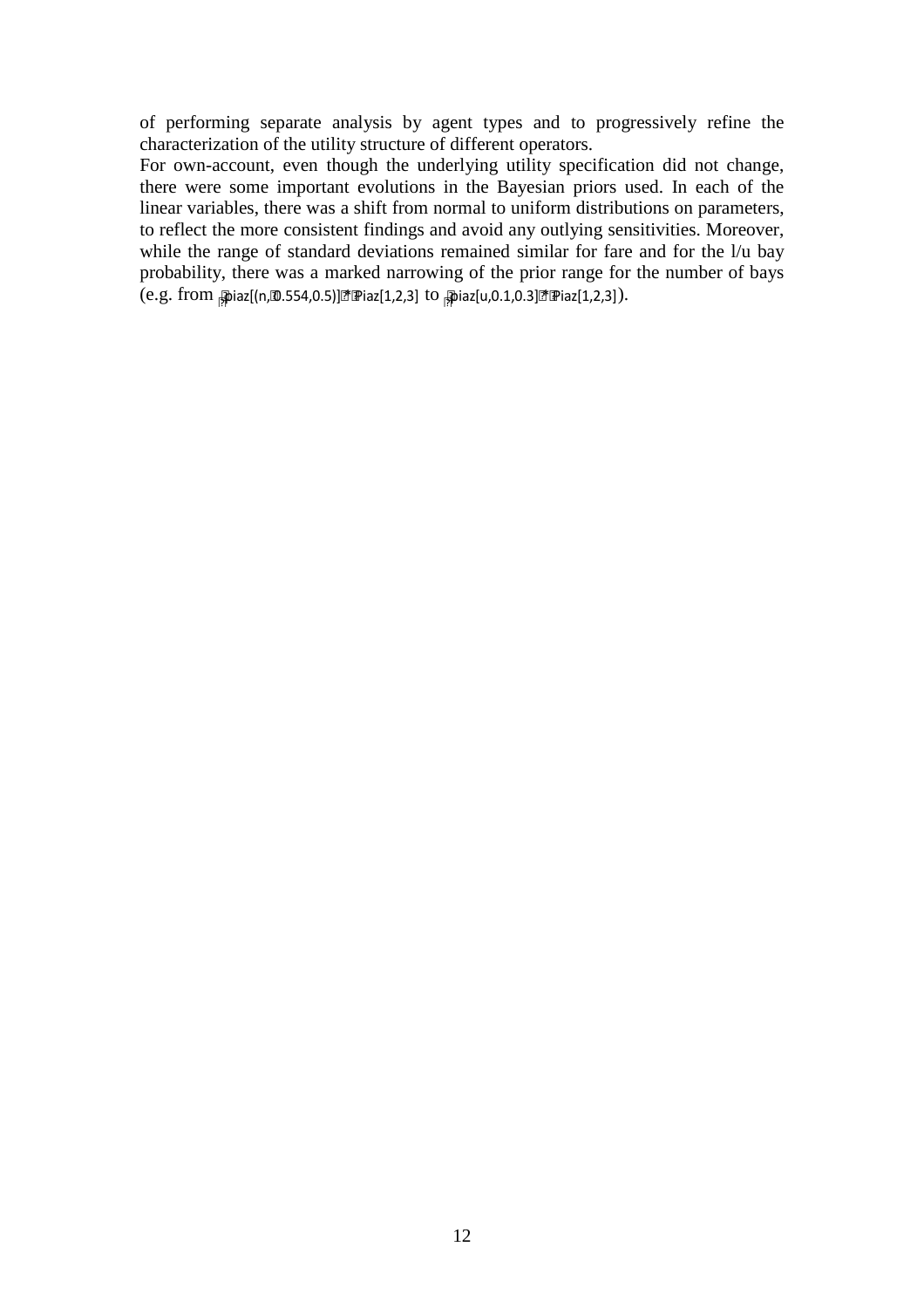| Wave              | d-error |                 | a-error |      |                                                                                                                             | Carrier                                                                                                                                           |                                                                                    |                                                                    |
|-------------------|---------|-----------------|---------|------|-----------------------------------------------------------------------------------------------------------------------------|---------------------------------------------------------------------------------------------------------------------------------------------------|------------------------------------------------------------------------------------|--------------------------------------------------------------------|
|                   | fixed   | mean            | fixed   | mean | annual entrance fee                                                                                                         | Probability to find I/u bay free                                                                                                                  | numbero of I/u bays                                                                |                                                                    |
|                   |         |                 |         |      | 0,2985 tar(n, 0.50,0.14)] * Tar[1,2,3,4,5]                                                                                  |                                                                                                                                                   |                                                                                    |                                                                    |
| Wave <sub>1</sub> | 0,2291  | 0,2721          | 0,2488  |      |                                                                                                                             | prob[(n, 0.5, 0.32)] * PrPiaz[1, 2, 3]                                                                                                            | piaz[(n,0.39,0.28)] * Piaz[1,2,3]                                                  |                                                                    |
| Wave 2            | 0,6663  | 0,6739          | 1,0537  |      | tar.effects[(u,1.2,1.7)](u,1.2,1.7)](u,0.<br>1,0691 4,0.9) (u,-1.7,-1.2)]* Tar[1,2,3,4,5]                                   | prob[u,0.5,0.8] * PrPiaz[1,2,3]                                                                                                                   | piaz[u, 0.3, 0.5] * Piaz[1, 2, 3]                                                  |                                                                    |
| Wave 3            | 0,6219  | 0,6344          | 1,5537  |      | 1,5895 7) ((u,-1.039,-0.708)]* Tar[1,2,3,4,5]<br>tar.effects[(u, 1.328,                                                     | 1.711) (u,1.144,1.471) (u,0.130,0.40  prob.effects (u,-1.309,-<br>7) (u,-1.039,-0.708)]* Tar[1,2,3,4,5]    0.914) (u,0.010,0.315)]* PrPiaz[1,2,3] | piaz.effects[(u,-1.282, -0.886)](u,<br>$0.255, 0.508$ ]* Piaz[1,2,3]               |                                                                    |
|                   |         |                 |         |      |                                                                                                                             | Retailer                                                                                                                                          |                                                                                    |                                                                    |
|                   |         |                 |         |      | entrance fee                                                                                                                | bays prob.                                                                                                                                        | bays number                                                                        |                                                                    |
| Wave <sub>1</sub> | 0,2291  | 0,2721          | 0,2488  |      | 0,2985 tar[(n, -0.5, 0.14)] * Tar[1,2,3,4,5]                                                                                | prob[(n,0.5,0.32)] * PrPiaz[1,2,3]                                                                                                                | piaz[(n,0.39,0.28)] * Piaz[1,2,3]                                                  |                                                                    |
| Wave 2            | 0,5852  | 0,5891          | 0,7772  |      | tar.effects[(u,0.8,1.1)](u,0.5,0.8)](u,0.<br>0,7835 01,0.4))(u,-0.9,-0.5)]* Tar[1,2,3,4,5]                                  | prob[u,0.3,0.5] * PrPiaz[1,2,3]                                                                                                                   | piaz[u, 0.1, 0.3] * Piaz[1, 2, 3]                                                  |                                                                    |
| Wave 3            |         | 0,9715 0.987454 | 0,2040  |      | tar.effects[(u,1.144,1.471) (u,0.130,0<br>$(u, -1.039, -0.708)$ $(u, -2.520, -$<br>0,2084 1.923)]* Tar[1,2,3,4,5]<br>1(504. | prob.effects[(u,-0.603,-0.091)](u,-<br>$0.103, 0.229$ ]* PrPiaz[1,2,3]                                                                            | $0.173$ ) $($ u $, 0.004$ , $0.257$ )] $*$ Piaz[1,2,3]<br>piaz.effects[(u,-0.569,- |                                                                    |
|                   |         |                 |         |      |                                                                                                                             |                                                                                                                                                   | Own account                                                                        |                                                                    |
|                   |         |                 |         |      | entrance fee                                                                                                                | bays prob.                                                                                                                                        | bays number                                                                        | time window                                                        |
| Wave1             | 0,2472  | 0,3465          | 0,3048  |      | 0,4293 tar[(n, -0.32, 0.2)] * Tar[1,2, 3, 4, 5]                                                                             | prob[(n, 0.1852,0.15)] * PrPiaz[1,2,3]                                                                                                            | piaz[(n, 0.554,0.5)] * Piaz[1,2,3]                                                 | time.effects[(u,-1,0) (u,0,1)]*finor[0,1,2]                        |
| Wave 2            | 0,2812  | 0,3405          | 0,3405  |      | 0,3466 tar[u,-0.6,-0.3] * Tar[1,2,3,4,5]                                                                                    | prob[u,0.1,0.4] * PrPiaz[1,2,3]                                                                                                                   | piaz[u, 0.1, 0.3] * Piaz[1, 2, 3]                                                  | time.effects[(u,-0.8,-0.3)](u,-<br>$0.1, 0.5$ ]*finor $[0, 1, 2]$  |
| Wave 3            | 0,7016  | 0,7169          | 1,0936  |      | tar.effects[(u,1.457,1.950) (u,0.382,0<br>896))(u,0.271, 0.740))(u,-0.836, -<br>1,1211 0.264)]* Tar[1,2,3,4,5]              | prob.effects[(u,-1.313,-<br>0.800) (u,0.025,0.357)]* PrPiaz[1,2,3]  0.758) (u,0.210,0.463)]* Piaz[1,2,3]                                          |                                                                                    | time.effects[(u,-0.773, -0.551)](u,-0.317,<br>0.081)]*finor[0,1,2] |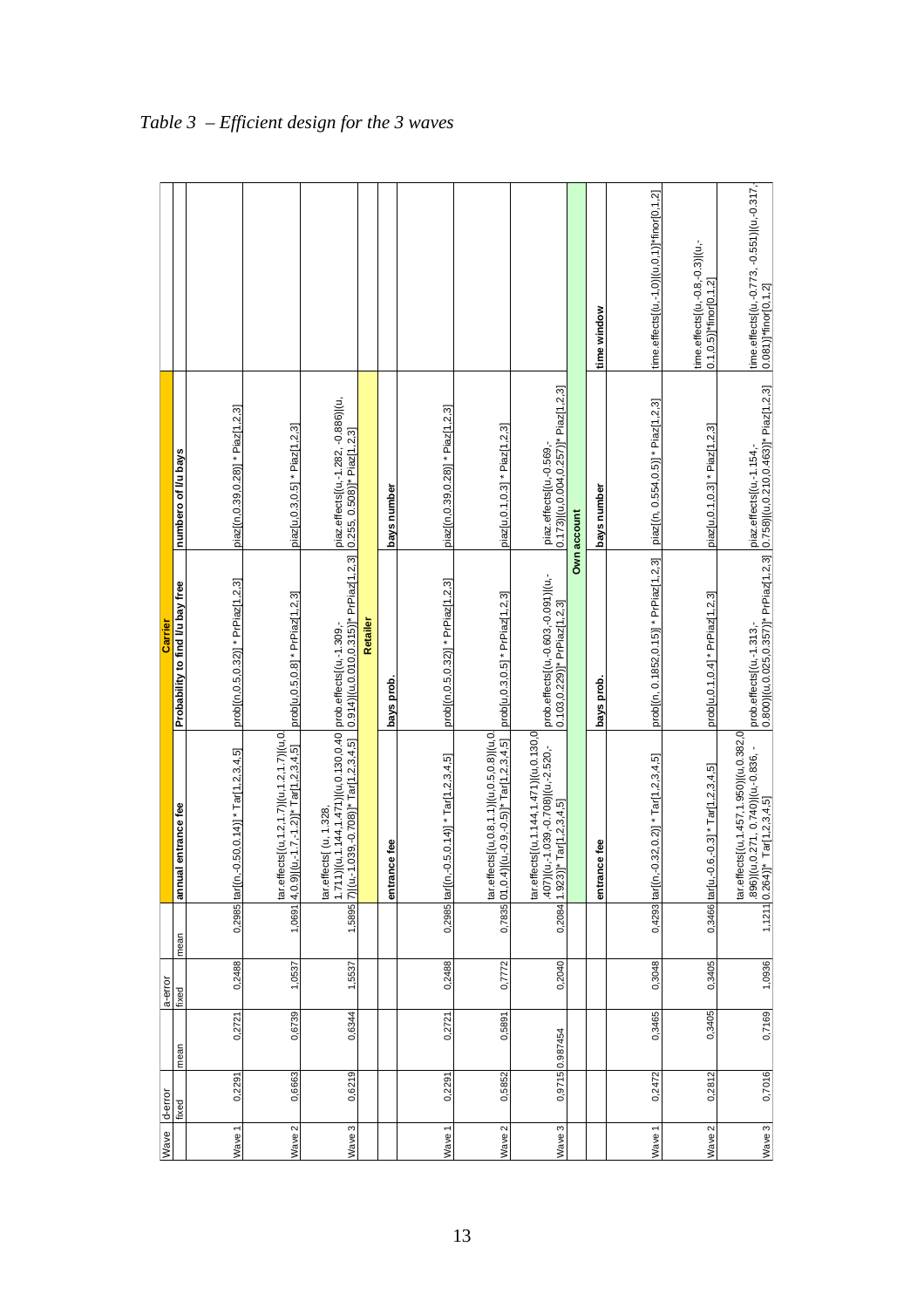## **5.5 Third wave efficient design**

The design of the third wave chiefly confirmed the approach previously used. In conclusion, the criteria used to model the design in the previous waves were characterised by agent-specific models with priors based on estimates of ranking data in previous waves including effects-coded attributes where appropriate. Important changes from the previous wave include the specifications of non-linear effects for all attributes concerning retailers and carriers.

Since the last wave of interviews involved, by far, the largest share of interviews an additional feature was introduced to ensure the quality of the data gathered. In previous waves one set of ten identically ordered ranking tasks was administered to all respondents for each agent type. However, for the third wave, to avoid acquiring low data quality due to problems deriving from specific task positioning (e.g incomplete comprehension of early task or fatigue in the later) we developed an algorithm for shuffling the tasks to ensure each task appeared in different positions within the SRE sequence.

It is important to note, that while the d-error and a-error were used as criteria to select designs within a wave, as described above, this reasoning does not apply across waves. Indeed the changes in the utility structure, or/and in the prior values and distributions hampers an appropriate comparison of the goodness of the design in terms of its evolution from earlier waves. The advantage obtained in the use of the approach for the design updating was instead visible from analysing the evolution of the estimations on the data obtained in different waves. In fact, if the utility definition is kept fixed, we observe a marked improvement in the estimates in terms of their precision, i.e. the shrinking size of the standard errors of coefficients.

# **6 Summary, conclusions and future research**

In this paper we illustrates the potential of using a SRE to explore the acceptability of main UFT stakeholders for innovative urban freight policy measures. The paper reports a selected literature review of both agent interaction in freight and experimental design followed by a description of the study context and the roman freight LTZ. This motivates and justifies our approach aimed at modelling preferences of three different agent types and their likely interactions with their "typical" business partners. The section overviewing the development of the survey instrument includes a description of the essential activity of organizing focus group meetings with local policy makers, demand (retailers) and supply (transport providers). These proved fundamental for identifying the main freight distribution problems in Rome's LTZ and provide a clear view of problem perceptions and view of possible solutions. The main output from this consultation phase was the identification of the attributes considered most critical for inclusion in potential policy-mixes to be implemented. Several criteria were employed in selecting the specific attributes used in the SRE. This approach assured two positive outcomes. On the one hand it provided attributes considered relevant by interested stakeholders and, on the other, it identified attributes viewed as significant and important for a balanced group of stakeholders. In fact, policy evaluations ought to address both relevant and collectively important issues/attributes aimed at providing policy makers with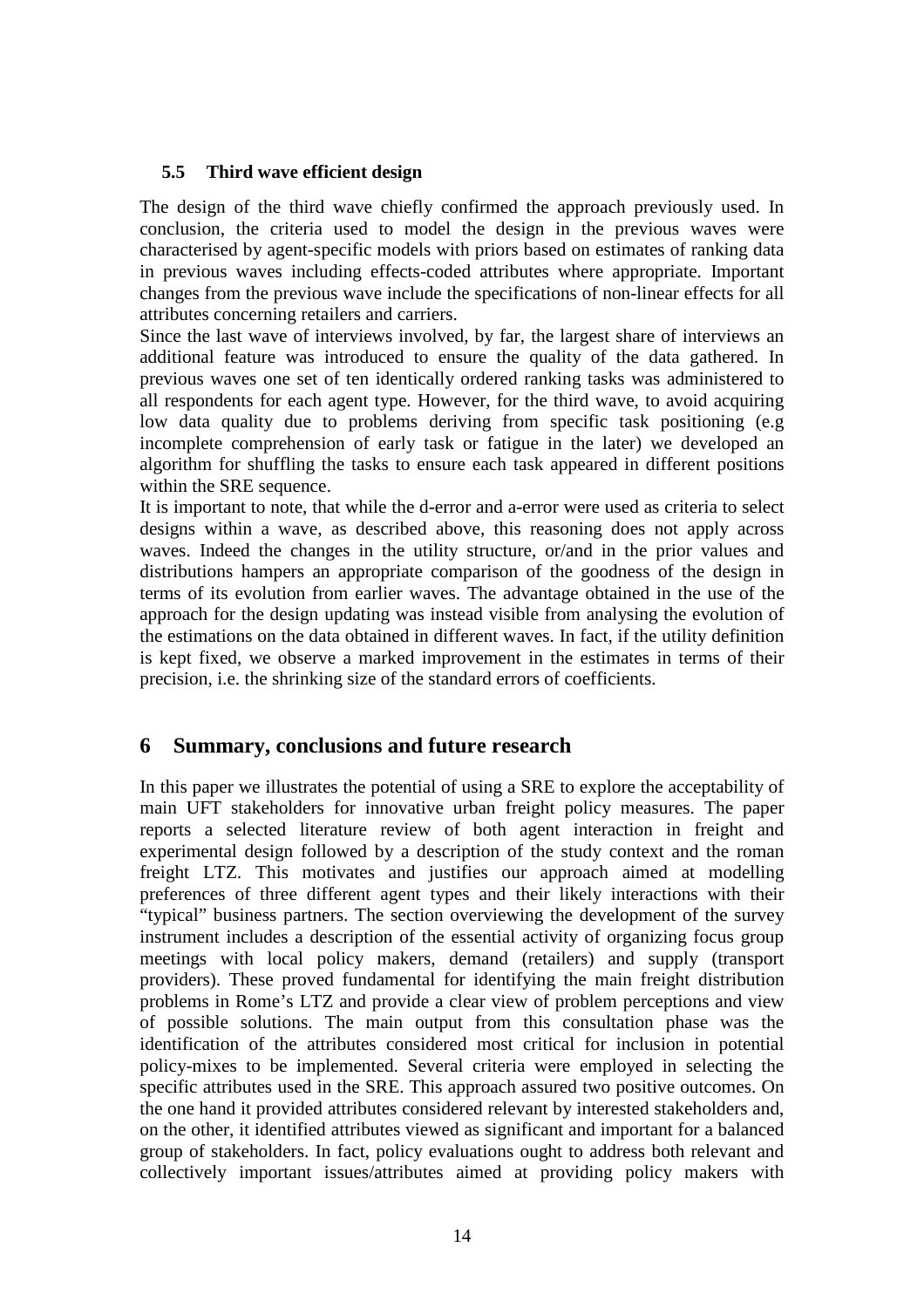indications of potentially effective and acceptable solutions. Subsequently, the paper describes in detail the various phases of the development and refinement of a SRE for the survey in Rome's LTZ. In fact, a major innovation of the present research is the sub-division of the analysis to consider three different agent types: carriers, retailers and own-account. Most of the recent literature on *city logistics* acknowledges, in principle, the importance of agent-specific measures. The present study has, for the first time, to the best of our knowledge, acquired the necessary data to formulate analytically sound and empirically *ex-ante* verifiable proposals incorporating knowledge of agent-specific behaviour. The main problems and potentially feasible solutions identified in stakeholder surveys were extremely useful in the progressive specification of the various attributes conceived to map the preferences of each agent type. Innovative solutions were also adopted in the questionnaire design strategy pertaining to a novel use of prior preference data to capture the trade-offs of different agent types. More precisely, the design strategy relied on state-of-the-art efficient design theory.

The data acquired will allow for the estimation of agent-specific models that are useful, in particular for policy maker, in analyzing the most promising and *ex-ante*  acceptable policy-mixes. The results obtained are not only reliable but also relevant under a policy implementation and evaluation scenario. The research produced is not only innovative under several aspects but also provides socially relevant results.

In brief, the research approach described in this paper allows for the: 1) identification of the most relevant problems for Rome's LTZ for the most important stakeholders; 2) enumeration of potentially feasible and relevant policies based on stakeholders' opinions and preferences; 3) the design of a SRE differentiated by using agentspecific attributes and specification.

The data acquired open the door to several promising future research explorations. A central extension concerns the estimation of the potential for shared acceptability of policy interventions by "couples of agents", namely retailers and freight carriers. Moreover, it would be of interest to detect potential distribution channel effects for each category of goods. Another important extension would be to include and evaluate other potentially relevant attributes in the policy mix scenarios such as time window exemptions, entrance fee exemptions, etc. The reactions to such policies are likely to be strongly differentiated for different agents and have rarely been explored experimentally in past research. A further point that would be important to investigate relates to the reaction to extended "what if" scenarios. This would allow practitioners to predict the degree of acceptance and foresee behavioural adjustments as a response to wider contextual changes, such as fuel-price changes, tax restructurings or changes in related policies such as parking.

Finally, we would like to stress the great benefits provided by the methodology proposed in terms of greater accuracy of the estimates obtainable given a specific budget for interview administration or, alternatively, the reduction of the budget needed to reach a predetermined level of accuracy. This last aspect may be crucial in different empirical research situations.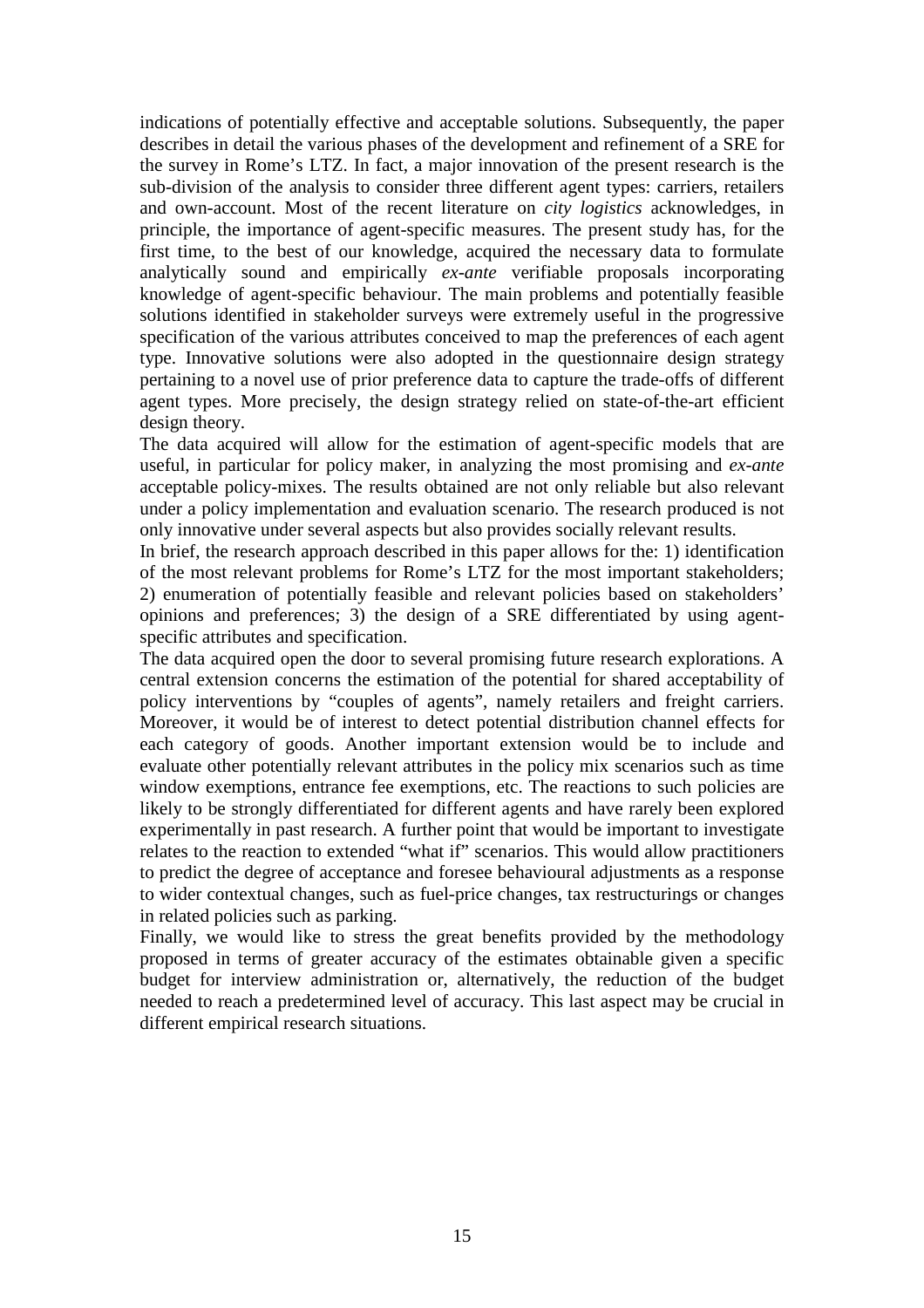## **7 Bibliographical references**

Aaker, D., Day, G., (1990), Marketing Research, Wiley and Sons.

- Brewer, A. and Hensher, D.A. (2000). "Distributed work and travel behaviour: The dynamics of interactive agency choices between employers and employees", *Transportation*, Vol. 27, pp. 117-148.
- Crask, M., Fox, R., (1987), "An exploration of the interval properties of the three commonly used marketing research scales: a magnitude estimation approach", *Journal of the Market Research Society*, 29 (3), pp. 317-39.
- de Jong, G., M. Ben-Akiva (2007) A micro-simulation model of shipment size and transport chain choice. Transportation Research Part B 41: 950–965.
- DfT, (2007) A guide on how to set up and run Freight Quality Partnerships. Department for transport, http://www.freightbestpractice.org.uk/case-studies (accessed on 15/01, 2010).
- Ferrini, S., and R., Scarpa (2007) Designs with a-priori information for non-market valuation with choice-experiments: a Monte Carlo study, Journal of Environmental Economics and Management, 53:342-363.
- Filippi, F., and Campagna, A. (2008). "Indagine sulla distribuzione delle merci a Roma, nell'ambito dello Studio di settore della mobilità delle merci a Roma." CTL: Centre for studies on Transport and Logistics and ATAC: Agency of mobility of Rome's municipality.
- Gray, R. (1982) Behavioural Approaches to Freight Transport Modal Choice. Transport Reviews, 2(2), pp. 161-184.
- Hensher, D. A. and Puckett, S. M. (2008) "Power, concession and agreement in freight distribution chains: subject to distance-based user charges", International Journal of Logistics Research and Applications, 11: 2, 81-100
- Hensher, D., and Figliozzi, M. A. (2007). "Behavioural insights into the modelling of freight transportation and distribution systems." *Transportation Research Part B: Methodological*, 41(9), 921-923.
- Huber, J. and K. Zwerina (1996) The Importance of Utility Balance in Efficient Choice Designs. *Journal of Marketing Research* 33, 307-317.
- Johnson, L., Desvouges, W., (1997), Estimating Stated Preferences with Rated-Pair data: Environmental, Health, and Employment Effects of Energy Programs, *Journal of Environmental Economics and Management*, 34, 79-99.
- Kanninen, B.J. (2002) Optimal Design for Multinomial Choice Experiments. *Journal of Marketing Research* 39, 214-217.
- Kessels, R., Goos, P. and Vandebroek, M. (2006) A comparison of criteria to design efficient choice experiments, *Journal of Marketing Research*, 43(3), 409-419.
- Liedtke, G., and H. Schepperle (2004) Segmentation of the Transportation Market with Regard to Activity–based Freight Transport Modelling, International Journal of Logistics: Research and Applications, Vol. 7, No. 3, pp. 199-218.
- Louviere, J., (1988), Analyzing Decision Making Metric Conjoint Analysis, *Quantitative Applications in the Social Sciences* (67), Sage University Paper, SAGE Publication Inc.
- Louviere, J., (1992), Experimental Choice Analysis: Introduction and Overview, *Journal of Business Research*, 24, pp. 89-95.
- Louviere, J.J. and D.A. Hensher (1983) Using Discrete Choice Models with Experimental Design Data to Forecast Consumer Demand for a Unique Cultural Event. *Journal of Consumer Research* 10, 348-361.
- Louviere, J.J., and G. Woodworth (1983) Design and analysis of simulated consumer choice or allocation experiments: an approach based on aggregated data. *Journal of Marketing Research* 20, 350-367.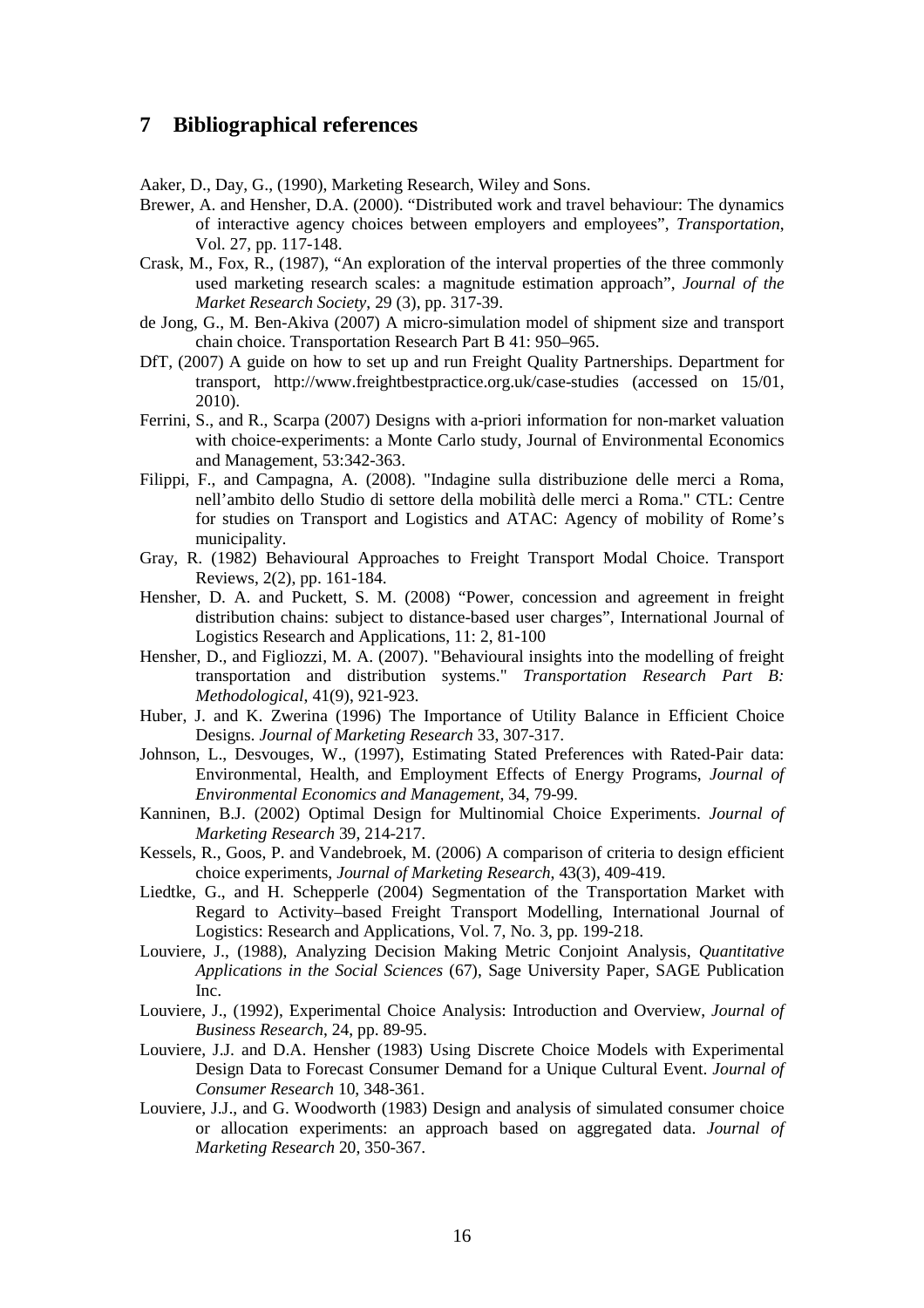- Louviere, J.J., D.A. Hensher, and J.D. Swait (2000) *Stated Choice Methods—Analysis and Application*. Cambridge University Press, UK.
- Ngene 1.0, Choicemetrics Pty Ltd, http://www.choice-metrics.com.
- Ogden, K. W. (1992). *Urban goods movement: a guide to policy and planning*, Ashgate, Aldershot, UK.
- Ortuzar, J., Garrido, R. (1994) "A practical assessment of stated preferences methods", *Transportation*, 21, pp. 289-305.
- Puckett, S. M., and Greaves, S. (2009). "Estimating Policy-Induced Changes in Freight Vehicle Emissions in Sydney." Institute of Transport and Logistics Studies Working Paper, The University of Sydney.
- Puckett, S.M., Hensher, D.A. (2006) Modelling interdependent behaviour utilising a sequentially-administered stated choice experiment: analysis of urban road freight stakeholders, Paper presented at the 2006 Conference of the International Association of Travel Behaviour Research, Kyoto, Japan.
- Puckett, S.M., Hensher, D.A. (2008) The role of attribute processing strategies in estimating the preferences of road freight stakeholders under variable road user charges. Transport. Res. E., 44,379-395.
- Roorda, M. J., R. Cavalcante, S. McCabe, and H. Kwan (2010) A conceptual framework for agent-based modelling of logistics services. Transportation Research Part E: Logistics and Transportation Review, Vol. 46(1), pp. 18-31.
- Samimi, A., A. Mohammadian, and K. Kawamura (2009) Integrating supply chain management concept in a goods movement microsimulation. IEEE International Conference on Service Operations, Logistics and Informatics, July 22 - 24, 2009, Chicago, IL, USA.
- Sándor, Z., and M. Wedel (2001) Designing Conjoint Choice Experiments Using Managers' Prior Beliefs. *Journal of Marketing Research* 38, 430-444.
- Sándor, Z., and M. Wedel (2002) Profile Construction in Experimental Choice Designs for Mixed Logit Models, *Marketing Science* 21(4), 455-475.
- Sándor, Z., and M. Wedel (2005) Heterogeneous conjoint choice designs. *Journal of Marketing Research* 42, 210-218.
- Southworth, F. (2003) Freight Transportation Planning: Models and Methods. Transportation systems planning: methods and applications, by K. G. Goulias.
- STA. (2001). "Quadro conoscitivo del problema della distribuzione delle merci nel Centro

Storico di Roma." Rome.

- Stathopoulos, A., E. Valeri, E. Marcucci, V. Gatta, A. Nuzzolo, A. Comi (2011) "Urban freight policy innovation for Rome's LTZ: A stakeholder perspective", in Macharis, C., and Melo, S. (Eds.), Multiple views on City Distribution: a state of the art, Edward Elgar Publishing, London, UK.
- VOLVO REPORT (2010), *Innovative solutions to freight distribution in the complex large urban area of Rome*, Final report, project SP-2007-50.
- Wisetjindawat, W., S. Matsumoto, and K. Sano (2005) Supply Chain Simulation for Modeling the Interactions in Freight Movement. Journal of the Eastern Asia Society for Transportation Studies, 6: 2991 – 3004.
- Yang, C. H., J. Y. J. Chow, and A. C. Regan (2009) State-of-the Art of Freight Forecasting Modeling: Lessons Learned and the Road Ahead. Proceedings, 88th Annual Meeting of the Transportation Research Board, Washington DC, 11–15 January 2009.